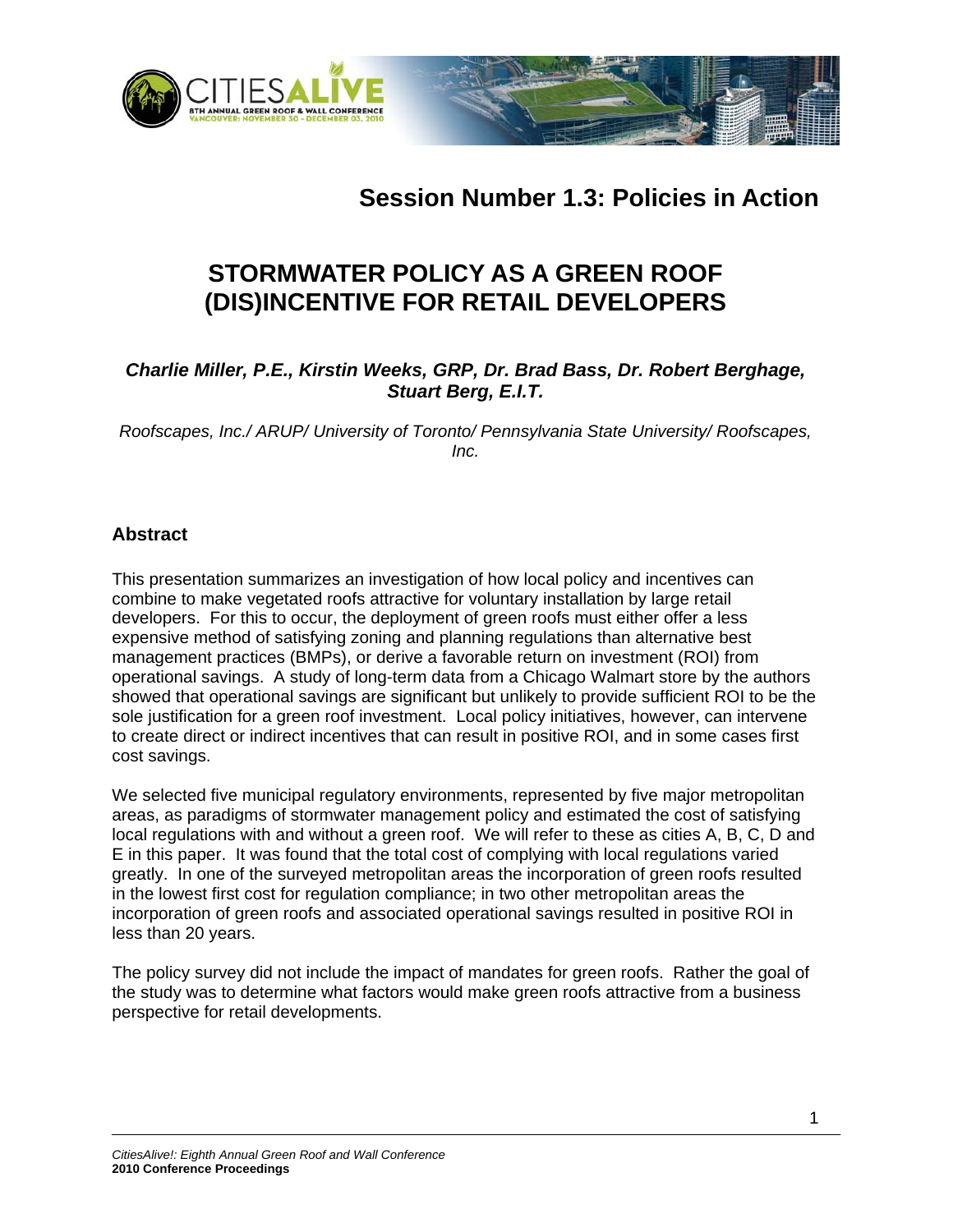

#### **Introduction**

Stormwater management regulations and green roof incentives for various metropolitan areas were surveyed and summarized with the objective of determining how these regulations influence development costs. In particular, we were interested in identifying localities where regulations might offer financial incentives for incorporating green roofs on large commercial retail developments.

The structure of stormwater regulations differs widely among states and municipalities. Furthermore, ordinances in metropolitan areas often are unrelated to regulations that may apply in neighboring suburban areas. Typically, stormwater management regulations in urban areas are more favorable toward green roofs and other best management practices (BMPs). With the exception of a few cities where green roofs are required for qualifying new projects, green roofs are frequently identified as an optional alternative method for complying with stormwater requirements. Some cities offer financial incentives (e.g., tax credits, low interest loans, grants, or subsidies) for green roofs. Green roofs have proven cost-effective for meeting open space requirements in some cities as well, but because accessible green roofs are generally not considered in large retail, these are not discussed in this paper.

In many localities stormwater management regulations include provisions to treat runoff and reduce both total volume and peak discharge rates to storm sewers. We have selected five municipal regulations as paradigms that can be used to gauge the impact of various approaches to local stormwater regulation. Three of these offer a coordinated package of regulations and incentives that could make implementation of a green roof attractive to developers of large retail projects.

For each of the regional paradigms, Roofscapes, Inc. evaluated the cost implications of utilizing green roofs as stormwater BMPs. Predictions of runoff conditions were evaluated using local climatic data. Simplified techniques were used to estimate runoff volumes, detention requirements, etc. Refined estimates for green roof performance are not likely to produce significant changes in the overall cost assessments.

Our investigation included the contributions of direct and indirect financial incentives. This survey also took into account operational efficiencies associated with a green roof that could contribute to a positive return on investment (ROI). These would include: 1) savings associated with heating and cooling of the building, 2) reductions in utility fees paid by the property owners, and 3) savings associated with reductions in roof maintenance activities. The investment time horizon for computing ROI, 20 years, was too short for the extended life expectancy of the roofing system under a green roof to make a significant positive contribution (considering current typical roof warranty periods). This paper addresses factors which affect the first cost of installing a green roof as a BMP, as well as the payback period.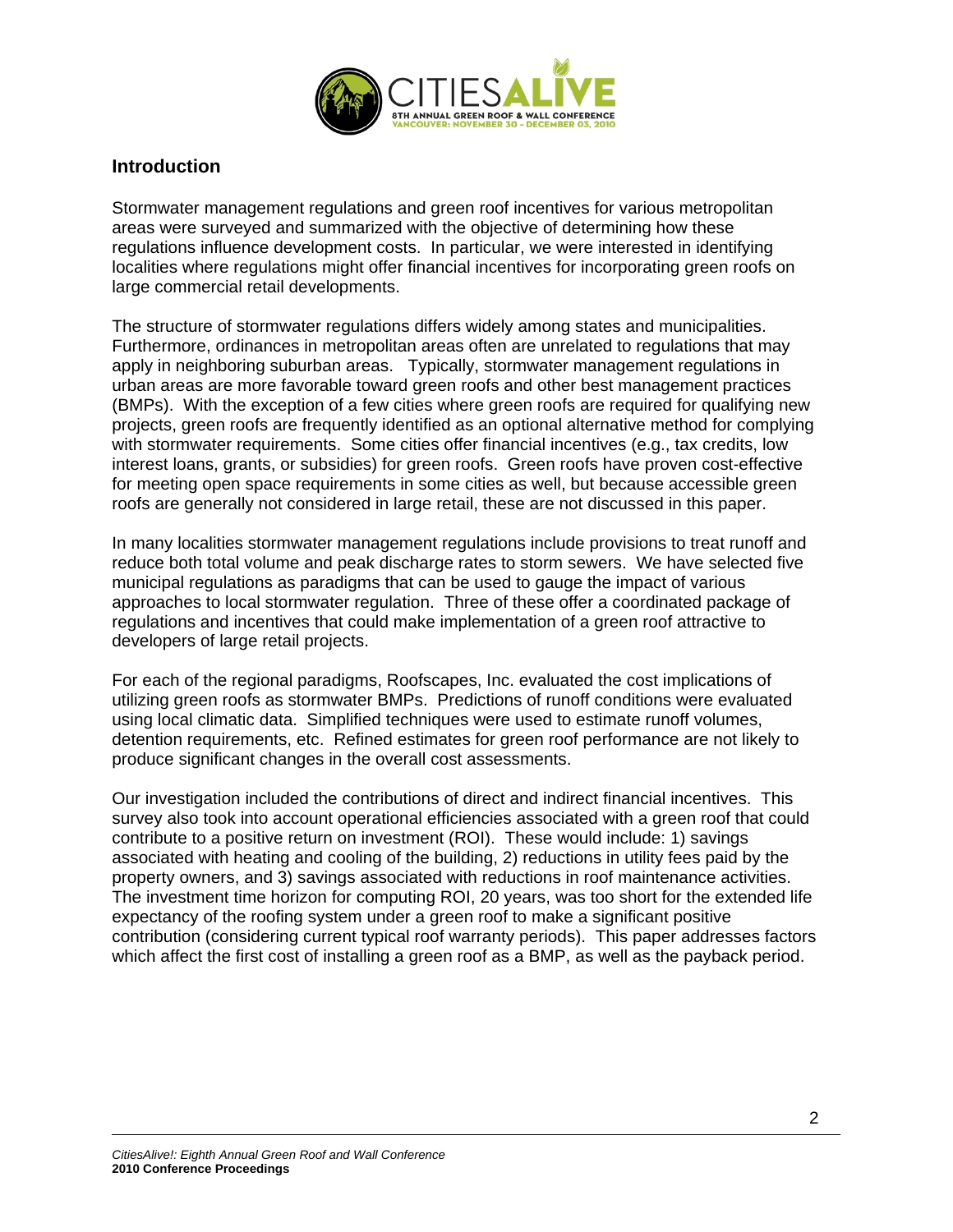

# **Assumptions**

In order to allow valid comparisons to be made among various local regulation environments, we have posited a 'standard' retail development with the following attributes:

- 1. Total project area will be 450,000 sf
- 2. 1/3 of total project area will be associated with the building (150,000 sf), with the balance as surfaced parking area
- 3. The project will be developed on soils conforming to the NRCS Type B classification for infiltration and permeability, making infiltration a viable option.
- 4. The project will be located in an urban area where pre-development conditions are 80% impervious. These will be previously developed locations and 'brownfield' sites.
- 5. The project will be located in a Municipal Separate Storm Sewer System (MS4) district.
	- o Note: If the city under investigation utilizes combined storm and sanitary sewers, it is assumed that the project will be located in a combined sewer district.
- 6. Life expectancy of the building, for purposes of estimating ROI will be 20 years.
- 7. 15% of the parking area is devoted to vegetated medians and margins. These areas have been treated as disconnected open space for purposes of estimating stormwater runoff.
- 8. Where at-grade water quality BMPs are required, the BMP of choice was pervious pavement, based on cost effectiveness. Pervious pavement was recognized as a water quality BMP in the municipalities that were evaluated.

Unit costs were developed for implementing various BMPs (e.g., pervious pavement, belowgrade detention). The unit cost for providing a green roof was \$10.00/sf. This includes \$7/sf for the green roof itself, \$3/sf premium for providing a waterproofing-quality roof membrane. The cost of potential structural upgrades to the roof was determined to be \$1.90/sf. The unit cost for providing a subsurface detention basin was \$18.50/cf of water storage capacity. The unit cost for providing pervious pavement for water quality treatment via infiltration was \$15/cf of water treatment capacity. The unit cost for providing a rain garden for water quality treatment was \$36.00/cf of water treatment capacity. (A second case is analyzed in which rain gardens replace pervious pavement as the water quality BMP of choice because not all retail developers find pervious pavement to be acceptable).

Based on monitoring data from a Walmart store in Chicago, we assigned NRCS runoff curve numbers (CN) of 75 and 85 for green roofs subjected to small and large storm events, respectively. Small events have return frequencies of 5 years or less.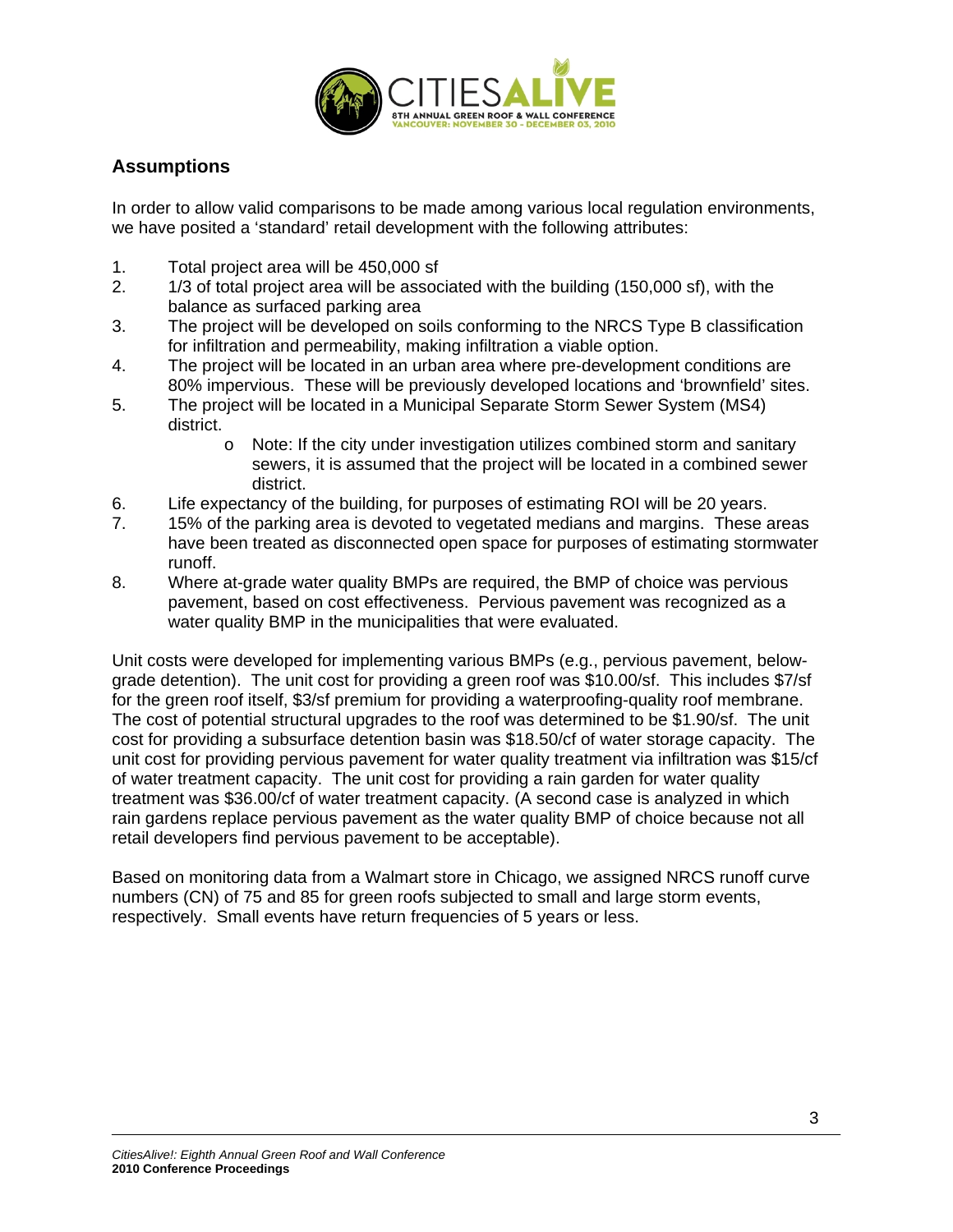

## **The Paradigms**

Paradigm A: The regulation includes Rate and Volume Reduction. Rate Reduction requirements assign a fixed discharge release rate based on the size of the site. The reference rainfall event is the 100-year, 24-hour storm. Two options are available for satisfying the Volume Reduction requirement: 1) retain a volume of water based on impervious area, or 2) reduce impervious area by 15%. Green roofs are treated as pervious area when addressing the Volume Reduction requirement. Green roofs are an acceptable BMP for volume reduction and can contribute toward compliance with Rate Reduction requirements, insofar as they decrease the runoff rate coefficient for the site.

Paradigm B: The regulation includes Rate Reduction, and Water Quality improvement in the form of infiltration or treatment. Strategic use of green roofs will exempt projects from rate reduction requirements. The Rate Reduction requirements limit post-construction runoff rates to those of the pre-development condition (assumed in this study to be 80% impervious). Water quality requirements are based on a fixed rainfall event over the impervious area of the site. If infiltration is not feasible, the Water Quality Volume must be treated with a water quality BMP, and extended detention must be provided. Extended detention requirements vary depending on whether the site is located in a combined sewer district or an MS4 district. Green roofs are recognized as pervious space, thus eliminating the Water Quality Volume from the roof area. The green roof is permitted to accept and treat runoff from roofs that are tributary to the green roof. Green roofs also contribute toward compliance with Rate Reduction requirements, insofar as they decrease the runoff coefficient for the site. If the overall impervious area of the site is reduced by a specified percentage, the site can be exempted from the Rate Reduction requirements. Water Quality improvement requirements must still be satisfied. Financial incentives are offered in the form of a one-time tax abatement, reductions in monthly stormwater utility fees, and increased floor-area ratio allowances.

Paradigm C: The regulation includes Rate Reduction and Water Quality treatment. The rate reduction requirements limit post-construction runoff rates to those of the pre-development condition for rainfall events up to the 100-year, 24-hour storm. Water quality requirements involve the treatment of a volume of runoff that is determined by the amount of impervious area on the site. Green roofs are not recognized as an acceptable BMP for water quality treatment, but can contribute toward compliance with Rate Reduction requirements, insofar as they decrease the runoff rate coefficient for the site.

Paradigm D: The regulation includes Rate Reduction, Water Quality treatment, and Infiltration. The Rate Reduction requirements limit post-construction runoff rates to those of the pre-development condition for storms up to the 25-year frequency event. Water Quality requirements are designed to treat runoff from a specified rainfall event. Infiltration requirements aim to restore natural ground water recharge characteristics, and calculate the required infiltration volume based on the impervious area. Green roofs are recognized as pervious space, thereby reducing the water quality and infiltration volumes. Green roofs contribute toward compliance with rate reduction requirements, insofar as they result in lower runoff coefficients for the site. Financial incentives are offered in the form of direct cash subsidies, administered through a city-run grant program. Note that availability of direct cash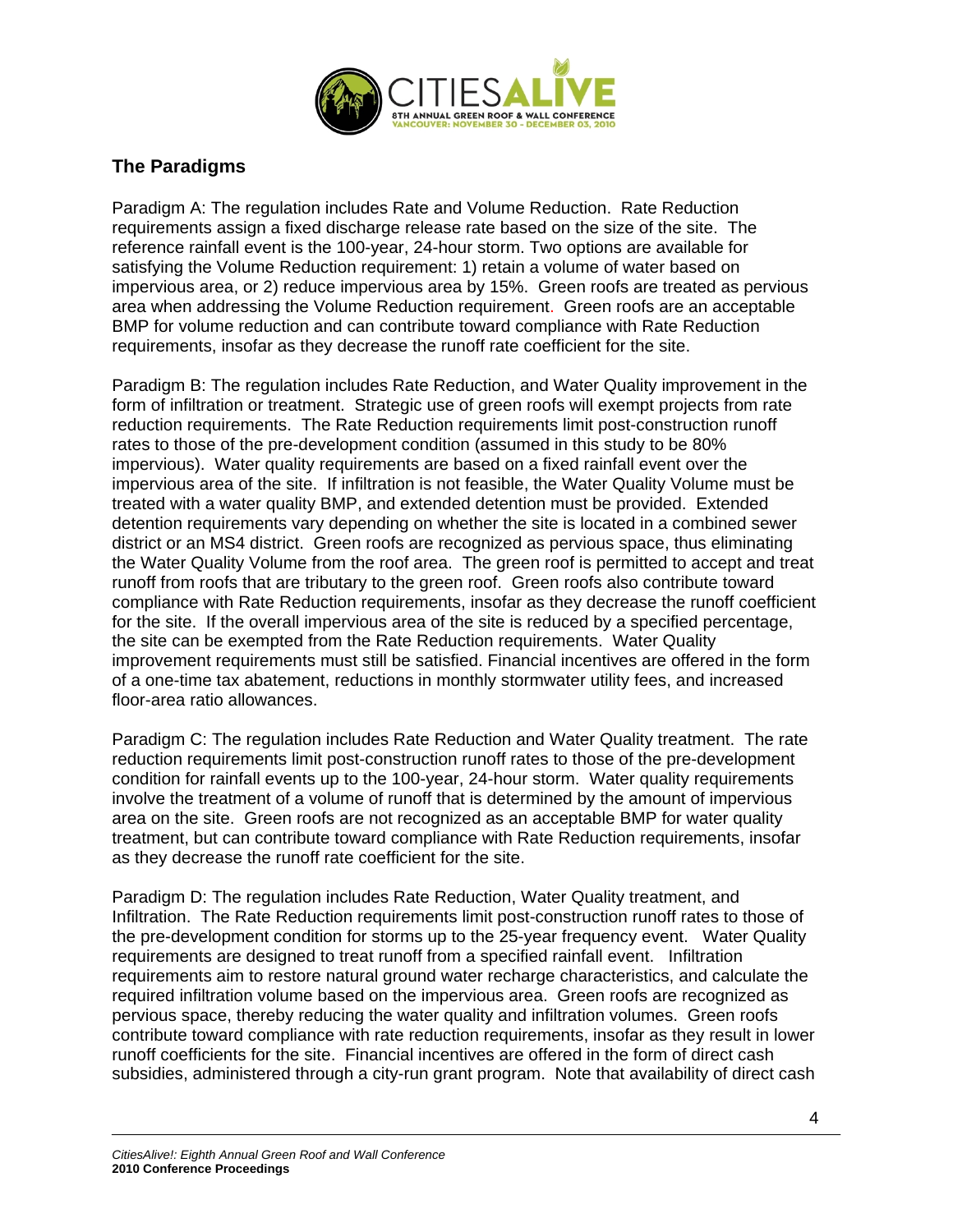

subsidies is limited by the level of capital investment by the city, and that subsidies may not be a permanent offering.

Paradigm E: The regulation includes Rate Reduction and Water Quality treatment. The Rate Reduction requirements limit post-construction runoff rates to those of the pre-development condition for rainfall events up to the 100-year, 24-hour storm. Water Quality requirements are designed to treat a specified rainfall, with respect to the impervious area of the site. Green roofs are an acceptable BMP for Water Quality volume reduction and can contribute toward compliance with Rate Reduction requirements, insofar as they decrease the runoff coefficient for the site. Financial incentives are offered in the form of reductions in monthly stormwater utility fees.

Table 1. Regulatory Framework for Green Roofs in Five Municipalities

|            | <b>Climate</b> | <b>Rate Control</b><br><b>Requirements</b> | <b>Volume Control</b><br><b>Requirements</b> | <b>Water Quality</b><br><b>Requirements</b> | <b>Direct Financial</b><br><b>Incentives</b> |
|------------|----------------|--------------------------------------------|----------------------------------------------|---------------------------------------------|----------------------------------------------|
| Paradigm A | Temperate      | Yes                                        | Yes                                          |                                             |                                              |
| Paradigm B | Temperate      | Yes *                                      | Yes *                                        | Yes *                                       | Yes                                          |
| Paradigm C | Subtropical    | Yes                                        |                                              | Yes                                         |                                              |
| Paradigm D | Mediterranean  | Yes *                                      | Yes*                                         | Yes                                         | Yes                                          |
| Paradigm E | Cold Temperate | Yes                                        |                                              | Yes                                         | Yes                                          |

∗ Green roofs given priority as methods for complying with the requirement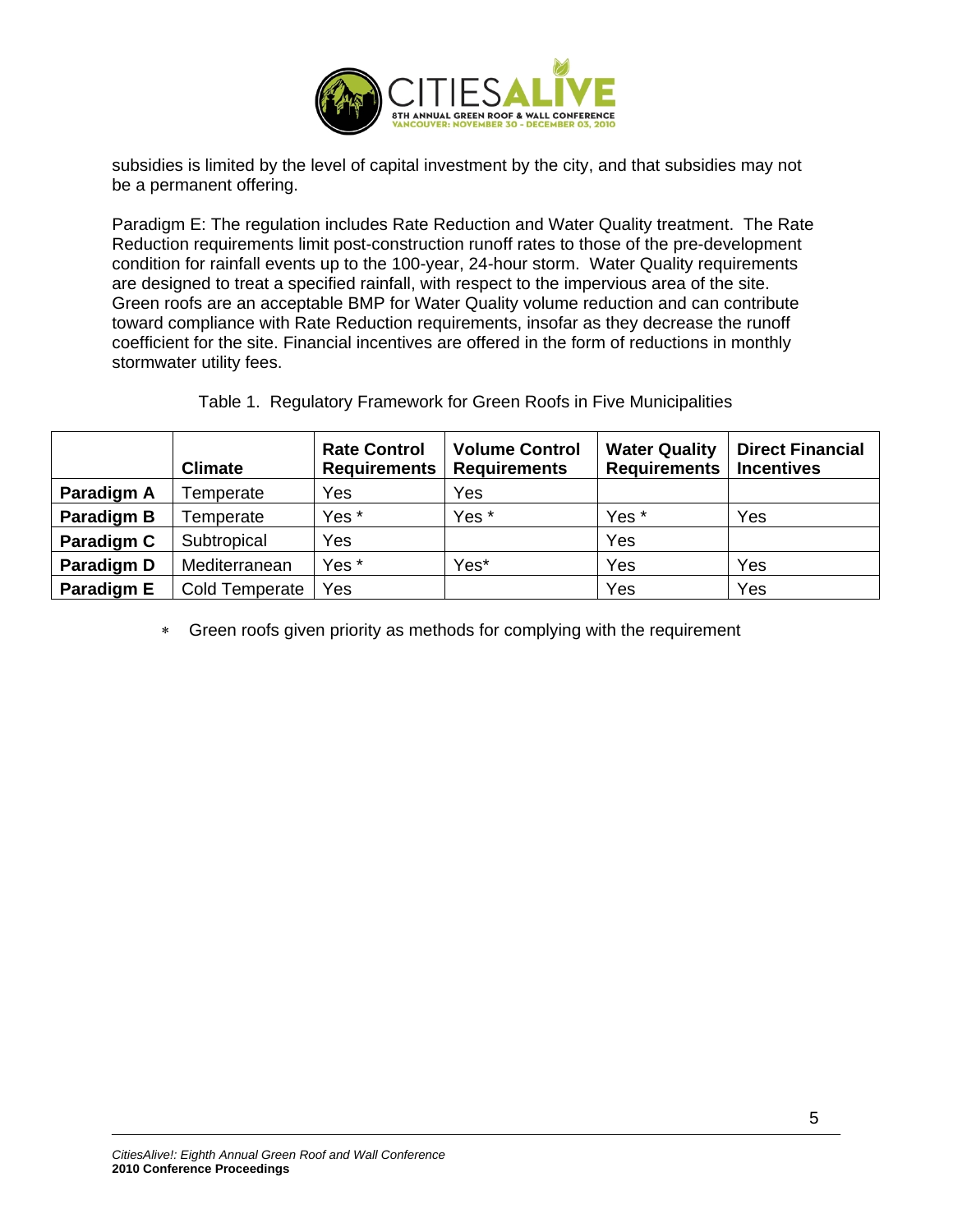

### **Discussion**

Stormwater regulations can be classified into three broad categories:

- 1. Runoff Peak Rate Limitations
- 2. Water Quality / Runoff Treatment Requirements
- 3. Volume Release Limitations

In general, green roofs are attractive as stormwater management BMPs provided: 1) local regulations focus on either peak rate limitations, water quality / runoff treatment or volume release limitations, or 2) regulations are designed to allow green roofs to satisfy multiple requirements.

We have determined that under certain circumstances where regulations do not specifically recognize green roofs as BMPs, green roofs can still be used effectively to comply with regulations based on runoff peak rate requirements. Specifically, we investigated conditions where the requirement for rate control would be to maintain the 'post-development' peak runoff rates at or below 'pre-development' levels for the 100-year storm event (Paradigm C). The so-called 'pre-development' condition was assumed to be a previously developed site with an existing average site runoff curve number of 84. Compliance with the regulation can be achieved if the parking area is drained directly to the storm sewer and the building is covered with a green roof. In this case, the contribution of green roof runoff to the peak runoff rate for the overall site will be small.

Green roof designs that provide combinations of effective runoff curve numbers and lag times to peak runoff that plot on or to the left of the curve depicted in Figure 1 will comply with the Paradigm C runoff rate requirement given the assumptions described. Similar diagrams can be created for other pre-development conditions and design storms. However, in all cases, the runoff rate from the developed parcel is dominated not by the runoff curve number, but by the lag in peak rate runoff from the green roof. Considering that the measured time of concentration for a green roof at a Chicago Walmart store exceeded one hour, the potential for exploiting lag-time effects of green roofs becomes apparent.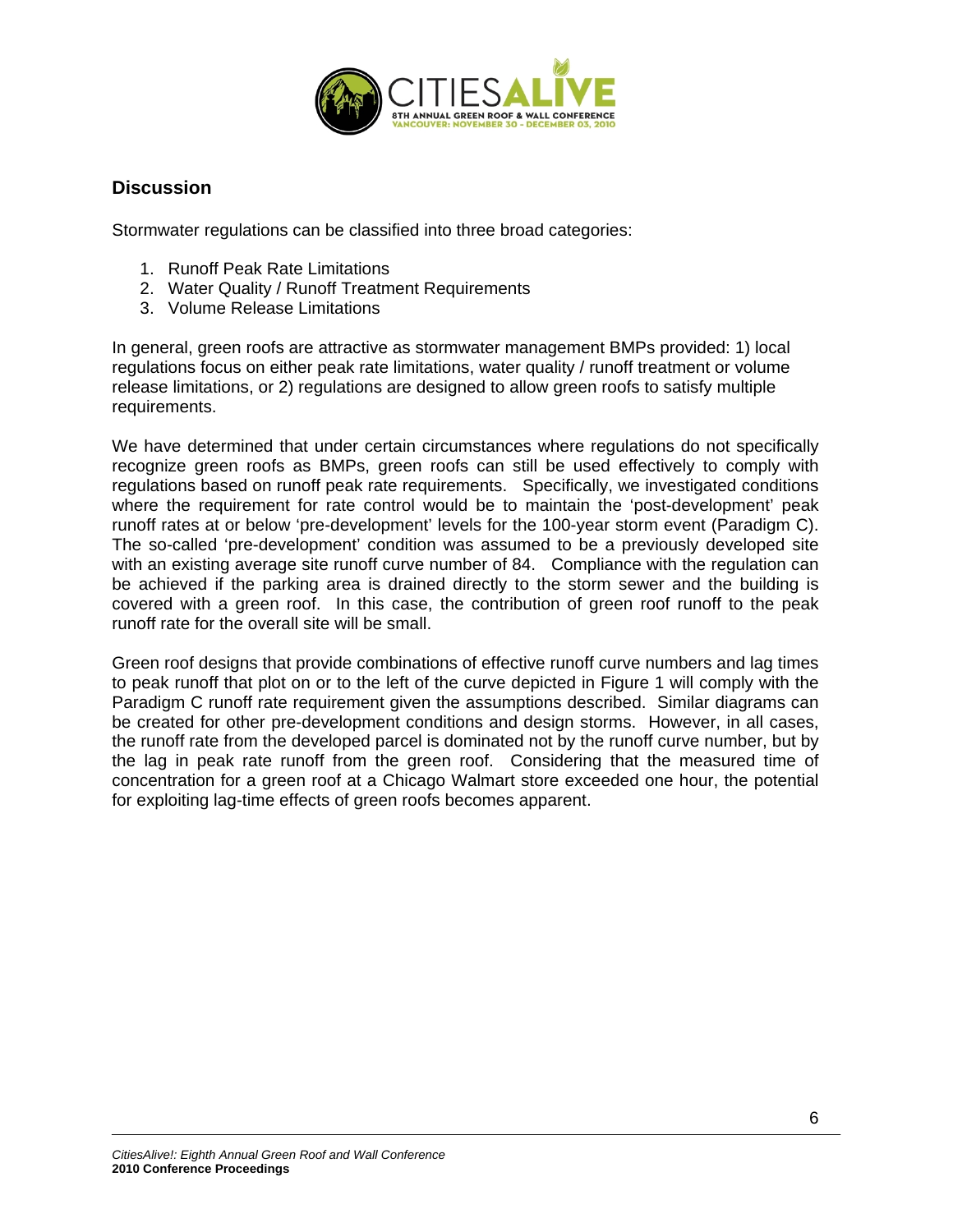





In all instances examined, a green roof can be relied upon to satisfy an ordinance based on controlling runoff rates to pre-development levels (note that Paradigm A uses a fixed discharge rate that is less than the pre-development runoff rate). However, this does not mean that green roofs offer the most cost-effective approach. In fact, only in instances where up-front or life-cycle financial incentives were offered was it less expensive to install a green roof than to install below grade detention.

Following the assumptions described above, in each of the five municipalities, we calculated the cost of satisfying regulations with and without a green roof installed. We then analyzed the 20-year ROI and payback period that could be expected based on the first cost differential of the green roof and operating savings. The operating savings are based on the Walmart Chicago results, which are modified as appropriate for climate and regional variation. Table 2 shows the results of this analysis.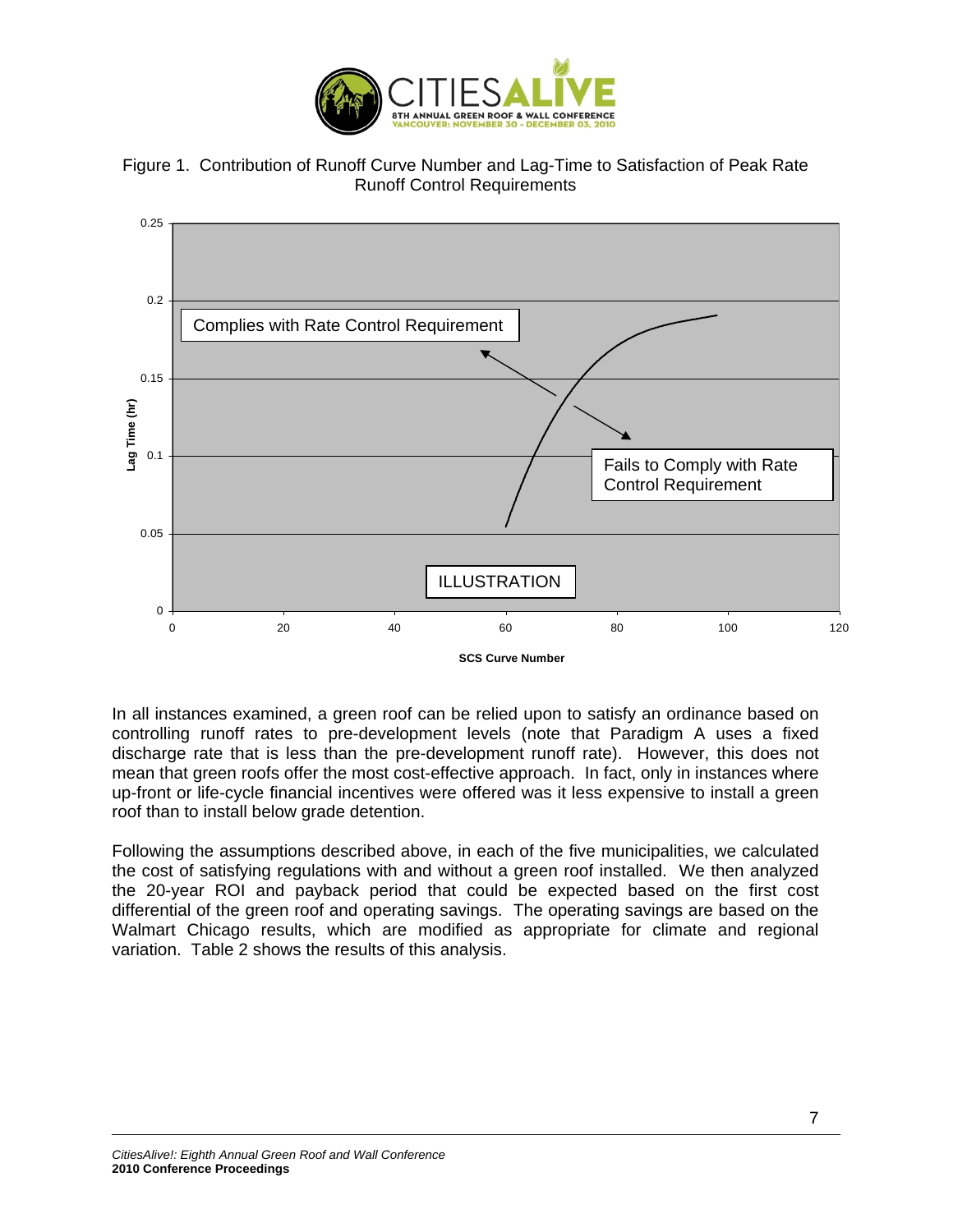

## Table 2. Effect of Local Policy on the Cost of Installing a Green Roof

| <b>First Cost</b><br><b>Full Compliance with</b><br><b>Stormwater Regulation,</b><br>Including Incentives * |                              | <b>Net Cost of</b><br>Implementing<br>a Green Roof | Annual<br><b>Maintenance</b><br><b>Savings</b> | Annual<br><b>Energy</b><br><b>Savings</b> | Annual<br><b>Stormwater</b><br><b>Utility Fee</b><br><b>Savings</b> | Payback<br>(years) at<br>2% Discount | Value in<br>today's dollars<br>(NPV) of green<br>roof over 20 |                              |
|-------------------------------------------------------------------------------------------------------------|------------------------------|----------------------------------------------------|------------------------------------------------|-------------------------------------------|---------------------------------------------------------------------|--------------------------------------|---------------------------------------------------------------|------------------------------|
|                                                                                                             | <b>Without Green</b><br>Roof | With Green<br>Roof                                 |                                                | <b>Estimate</b>                           | <b>Estimate</b>                                                     | <b>Estimate</b>                      | Rate                                                          | years at 2%<br>discount rate |
| Paradigm A                                                                                                  | \$2,257,772                  | \$3,169,280                                        | \$911,508                                      | \$14,240                                  | \$10,427                                                            | \$0                                  | 28                                                            | $-$508,167$                  |
| Paradigm B                                                                                                  | \$1,368,360                  | \$2,058,500                                        | \$690,140                                      | \$14,240                                  | \$10,427                                                            | \$14,922                             | 15                                                            | \$42,803                     |
| Paradigm C                                                                                                  | \$1,481,226                  | \$2,329,125                                        | \$847,900                                      | \$14,240                                  | \$5,520                                                             | \$0                                  | 31                                                            | $-$ \$524,795                |
| Paradigm D                                                                                                  | \$3,307,020                  | \$2,221,050                                        | $-$1,085,970$                                  | \$14,240                                  | \$4,968                                                             | \$5,582                              | $\Omega$                                                      | \$1,491,319                  |
| Paradigm E                                                                                                  | \$1,551,010                  | \$2,130,780                                        | \$579,771                                      | \$14,240                                  | \$11,469                                                            | \$8,271                              | 15                                                            | \$24,143                     |

∗ Installed cost for 150,000 square-foot green roof = \$1,780,000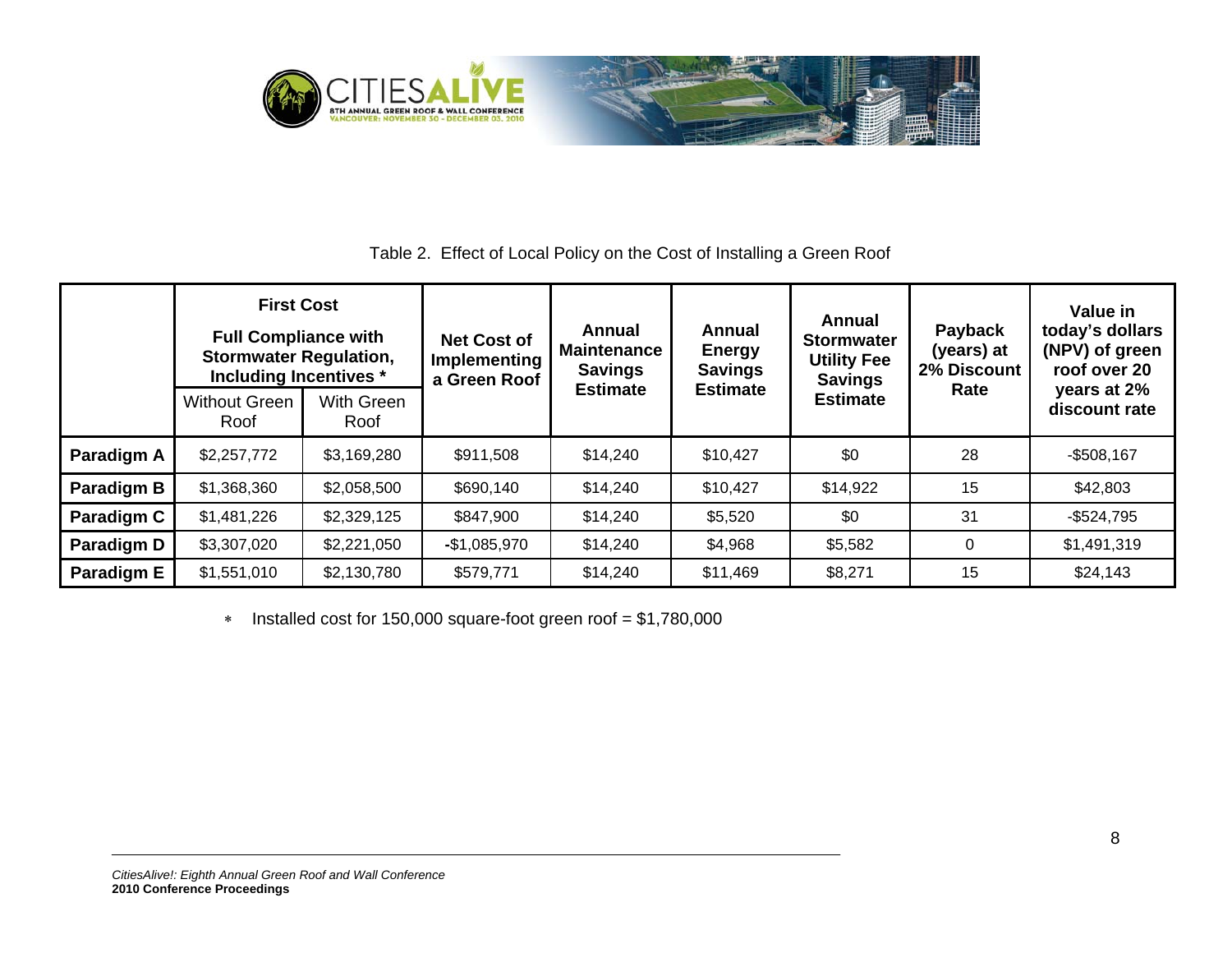



As shown, in policy paradigms A and C, it is more cost-effective even with a 20-year horizon to satisfy regulations without a green roof. In paradigms B and E, the payback is less than 20 years for installing a green roof, and ROI at 20 years is positive. Paradigm D is the most favorable to the green roof, and it is a more cost-effective option for satisfying the regulations than the alternative BMPs (permeable pavement and detention tanks).

As mentioned, in some cases, pervious pavement is not viewed by retail developers as an acceptable BMP (due to compaction or other concerns). To address these cases, the analysis was also run with the next least expensive water quality BMP, rain gardens, substituted for pervious pavement. In this instance, the total cost of complying with the regulations is higher. However, the difference in cost between development schemes that do, or do not, include green roofs is smaller. The associated payback period for the green roof is, accordingly, shorter . Table 3 shows the resulting payback periods for meeting requirements with a green roof in cities  $A - E$ . Note that the payback is reduced to under ten years for paradigm E.

| Table 3. Effect of Local Policy on Payback for Installing a Green Roof if Rain Gardens |
|----------------------------------------------------------------------------------------|
| rather than Pervious Pavement constitute the alternative for satisfying Water Quality  |
| requirements                                                                           |

|                   | Payback (years) at 2%<br><b>Discount Rate</b> |
|-------------------|-----------------------------------------------|
| Paradigm A        | 18                                            |
| <b>Paradigm B</b> | 13                                            |
| Paradigm C        | 31                                            |
| <b>Paradigm D</b> |                                               |
| Paradigm E        |                                               |

This analysis did not include the potential influence of low-cost loans that are offered by some cities to developers to help fund BMPs. The effect of such loans is to reduce the first costs, which can represent a signficant business incentive. However, the overall payback period may not be signicantly reduced.